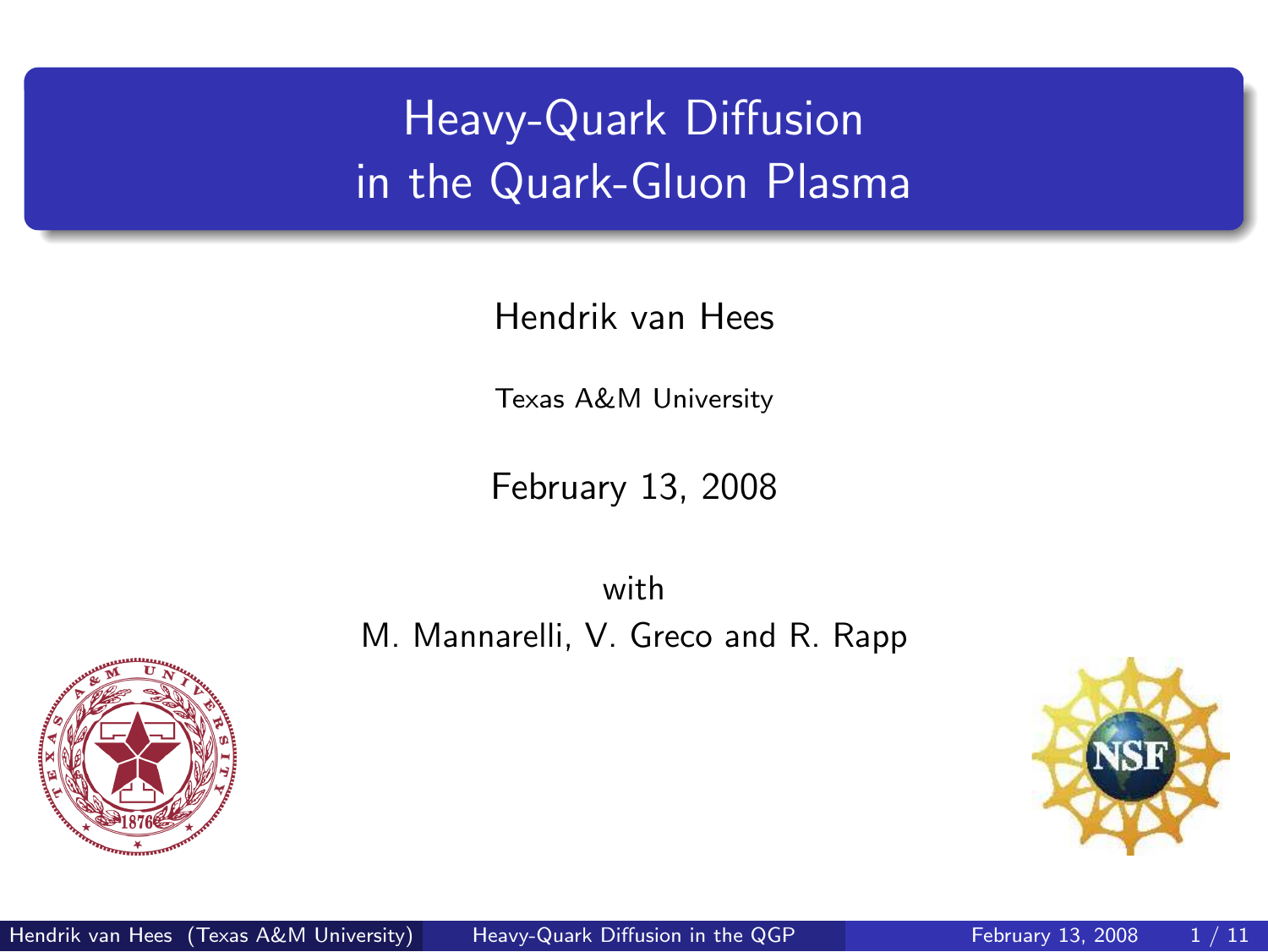

- [Heavy-Quark Diffusion in the Quark-Gluon Plasma](#page-7-0)
- [Non-photonic electrons at RHIC](#page-9-0)
- [Summary and Outlook](#page-10-0)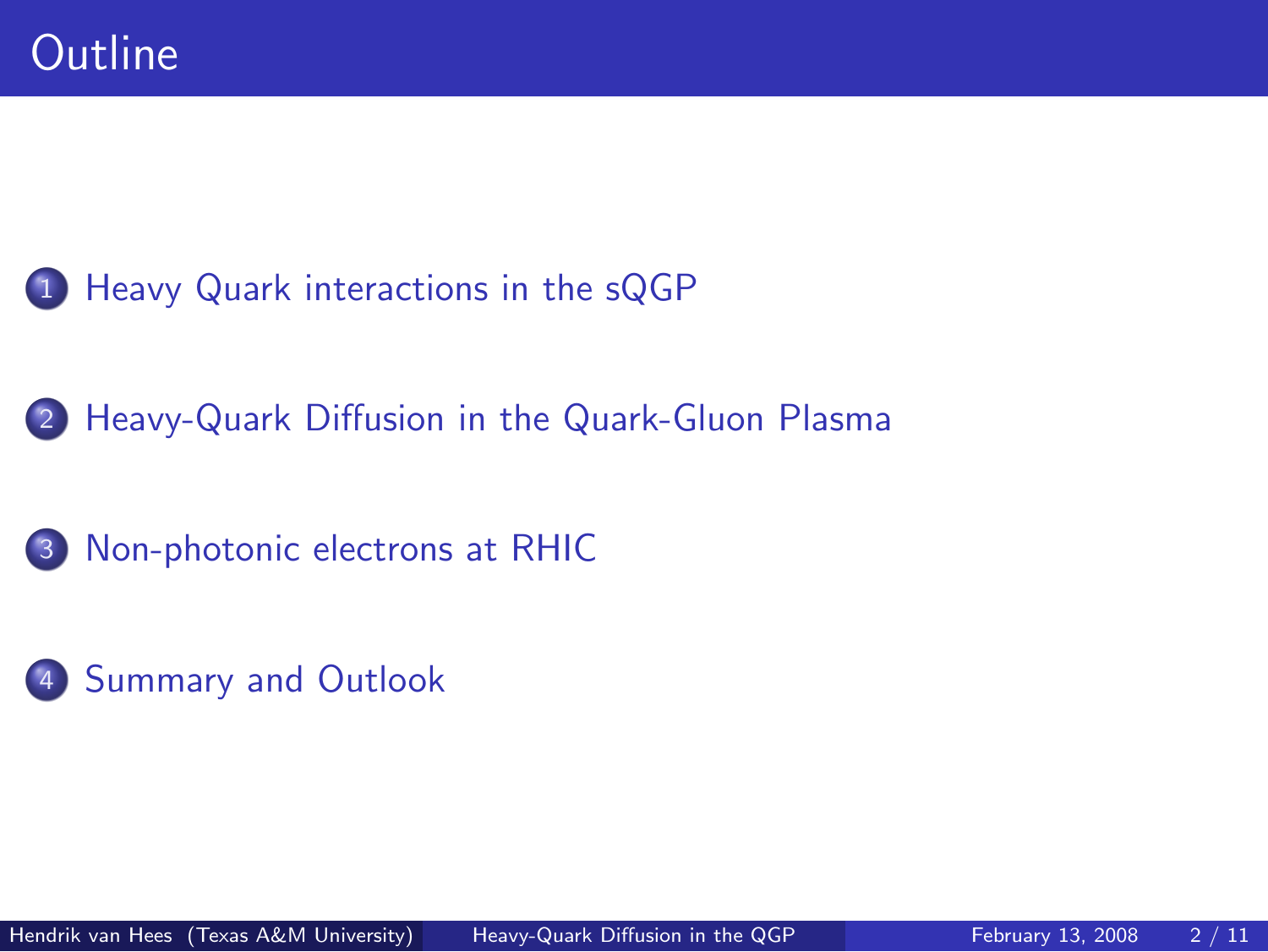# Heavy Quarks in Heavy-Ion collisions



hard production of HQs described by PDF's  $+$  pQCD (PYTHIA)

#### $c,b$  quark



HQ rescattering in QGP: Langevin simulation drag and diffusion coefficients from non-perturbative many-body  $T$  matrix (sQGP)



Hadronization to  $D.B$  mesons via quark coalescence  $+$  fragmentation V. Greco, C. M. Ko, R. Rapp, PL B 595, 202 (2004)



<span id="page-2-0"></span> $e^{\pm}$ semileptonic decay ⇒ "non-photonic" electron observables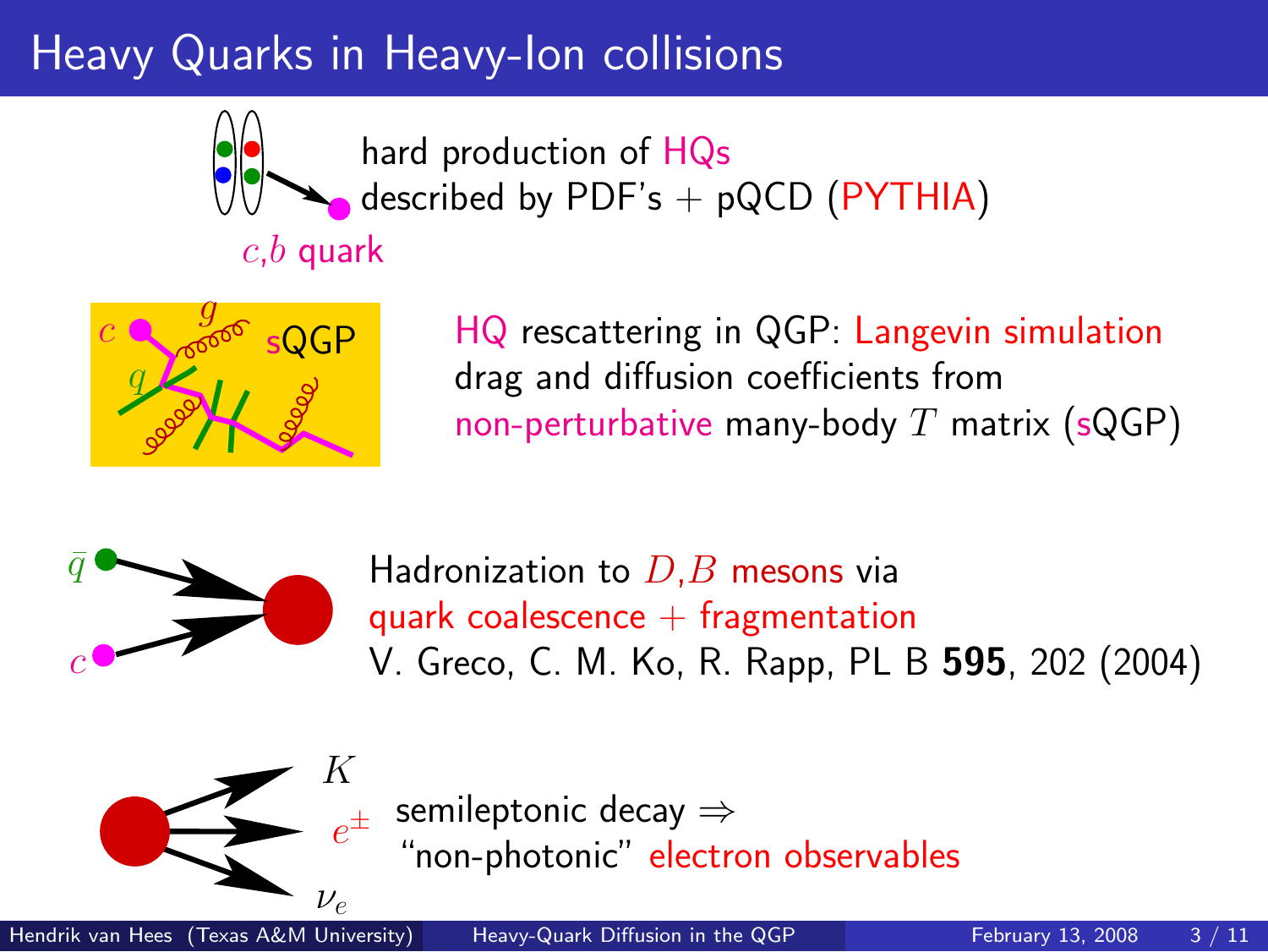#### Static potentials from lattice QCD



• color-singlet free energy from lattice

use internal energy

$$
U_1(r,T) = F_1(r,T) - T \frac{\partial F_1(r,T)}{\partial T},
$$
  

$$
V_1(r,T) = U_1(r,T) - U_1(r \to \infty, T)
$$

**.** Casimir scaling for other color channels [Nakamura et al 05; Döring et al 07]

$$
V_{\bar{3}} = \frac{1}{2}V_1, \quad V_6 = -\frac{1}{4}V_1, \quad V_8 = -\frac{1}{8}V_1
$$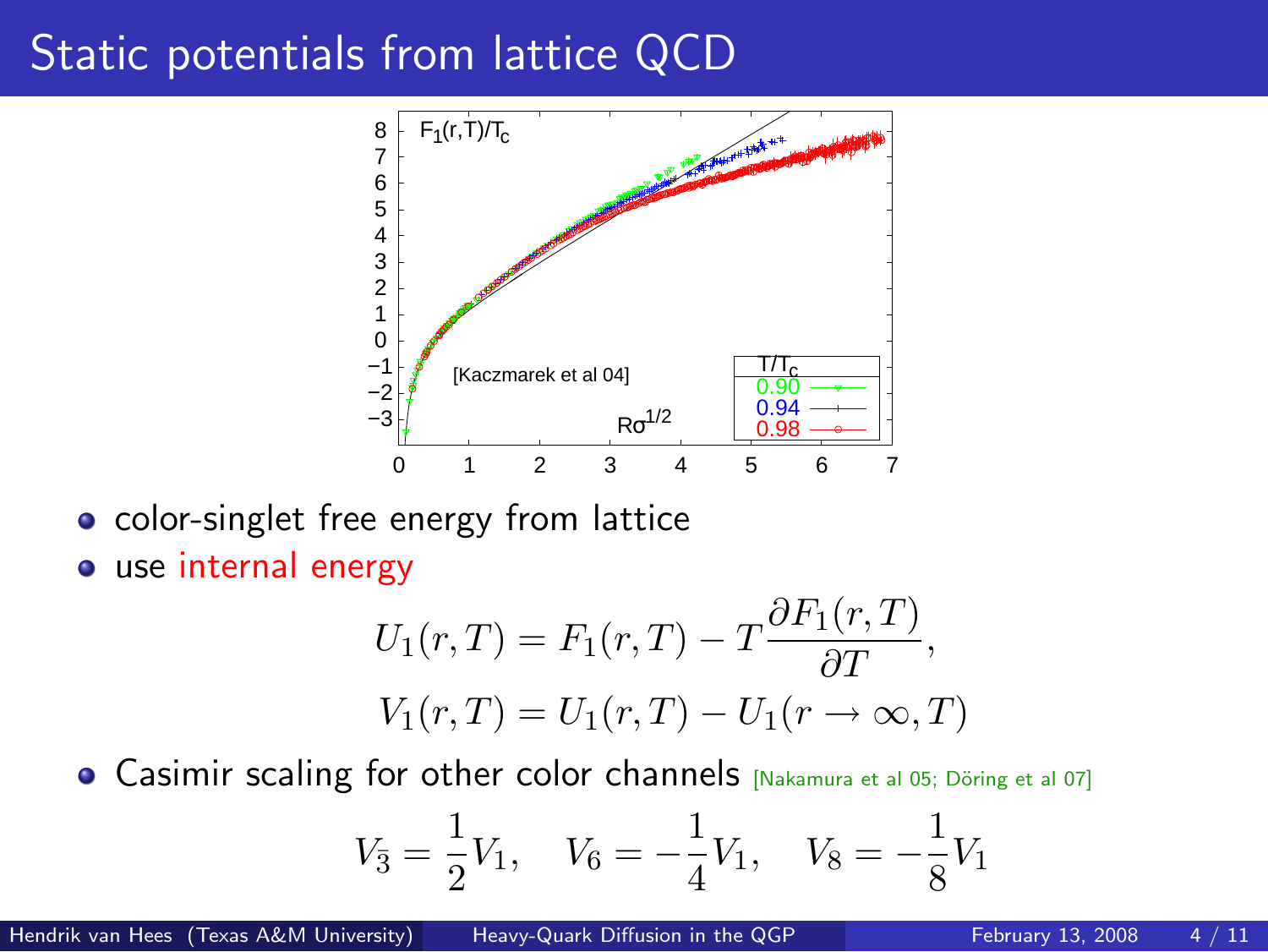## T-matrix

• Brueckner many-body approach for elastic  $Qq$ ,  $Q\bar{q}$  scattering



- reduction scheme: 4D Bethe-Salpeter  $\rightarrow$  3D Lipmann-Schwinger
- $\bullet$  S- and P waves
- same scheme for light quarks (self consistent!)
- **e** Relation to invariant matrix elements

$$
\sum |\mathcal{M}(s)|^2 \propto \sum_{q} d_a \left( |T_{a,l=0}(s)|^2 + 3|T_{a,l=1}(s)|^2 \cos \theta_{\rm cm} \right)
$$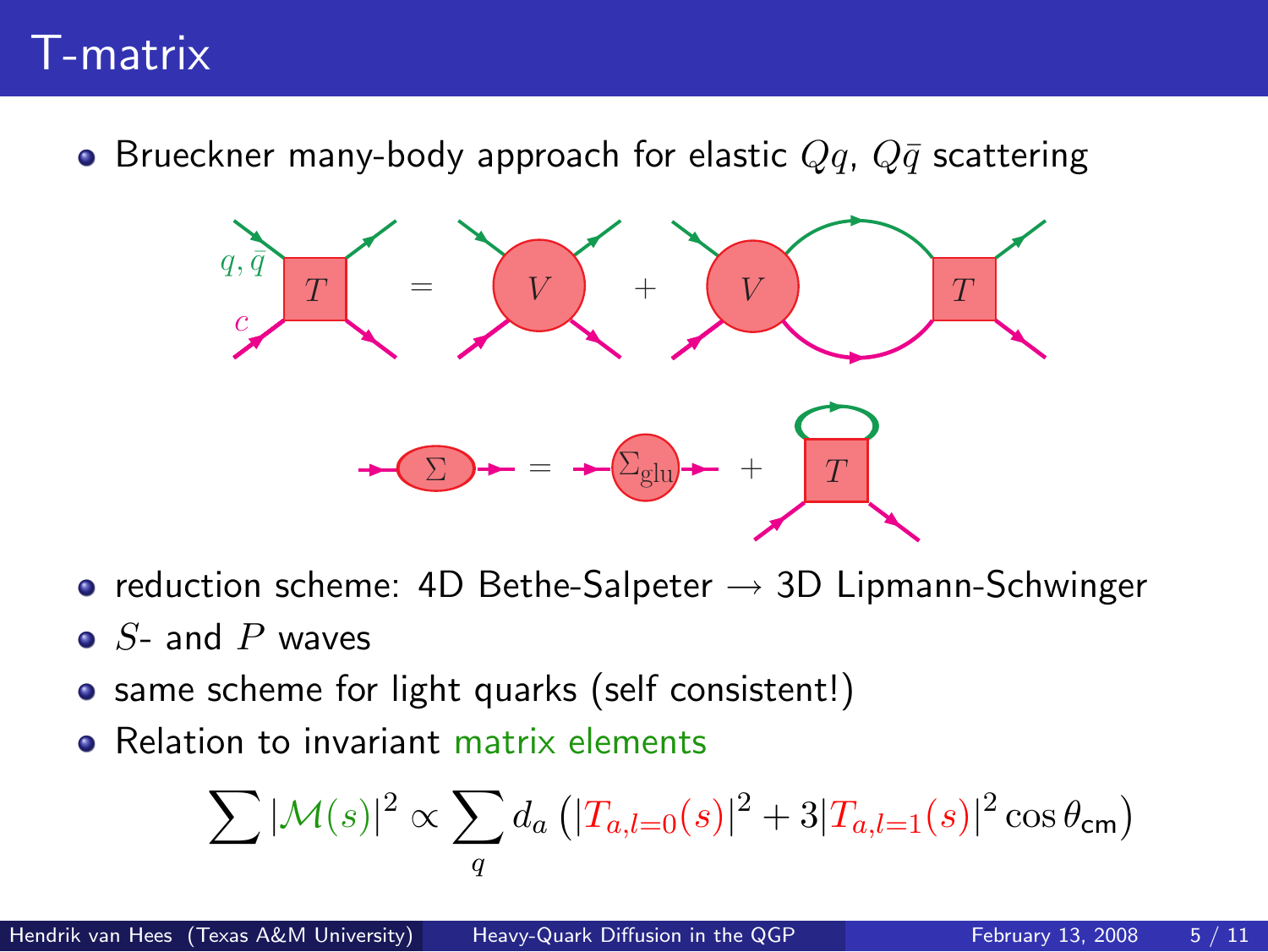## T-matrix



- resonance formation at lower temperatures  $T \simeq T_c$
- melting of resonances at higher  $T! \Rightarrow sQGP$
- $\bullet$  P wave smaller
- resonances near  $T_c$ : natural connection to quark coalescence [Ravagli, Rapp 07]
- model-independent assessment of elastic  $Qq$ ,  $Q\bar{q}$  scattering
- problems: uncertainties in extracting potential from lQCD in-medium potential  $V$  vs.  $F$ ?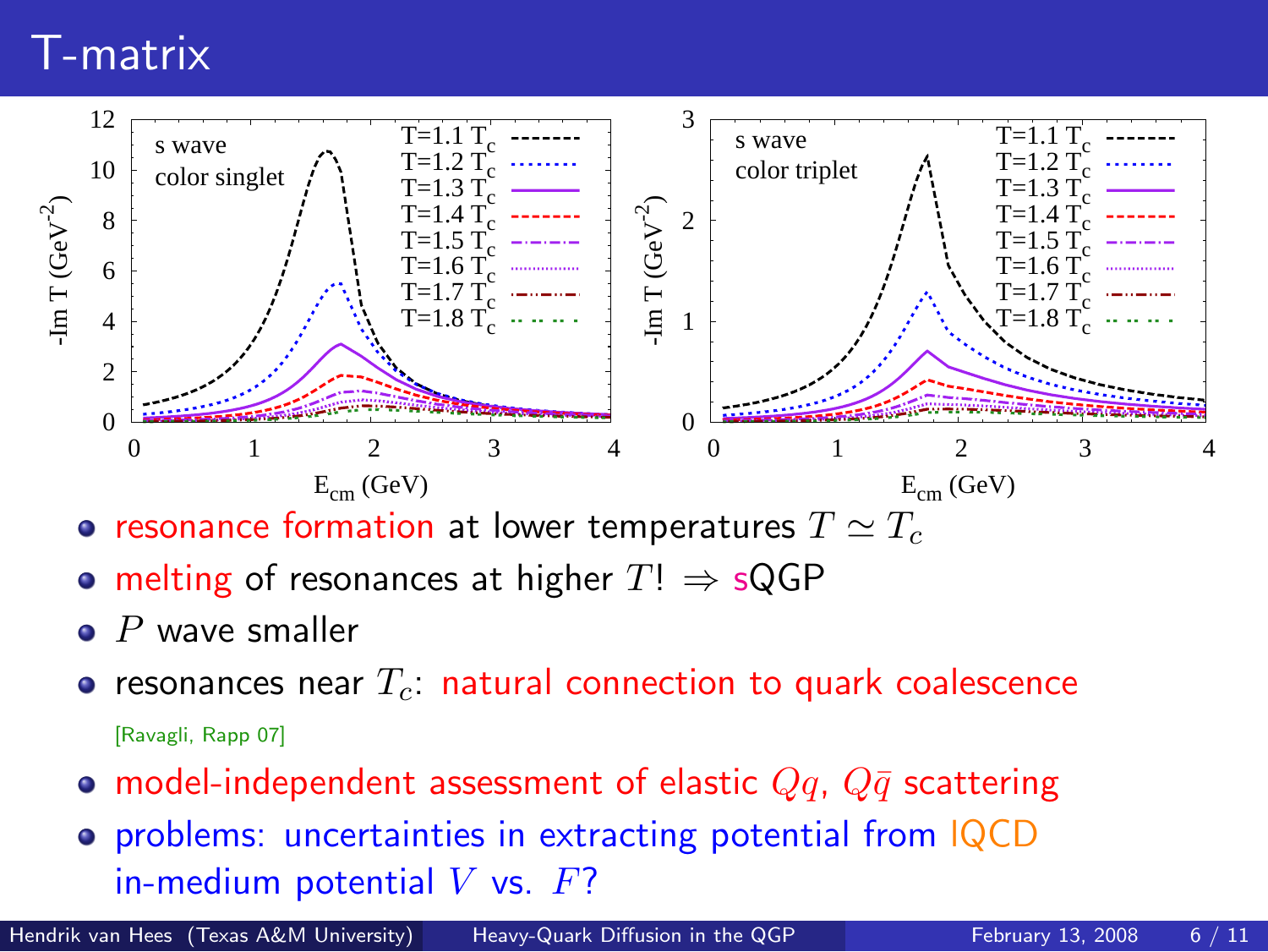# Elastic pQCD processes

• Lowest-order matrix elements [Combridge 79]



 $\bullet$  In-medium Debye-screening mass for *t*-channel gluon exchange:  $\mu_q = gT, \ \alpha_s = 0.4$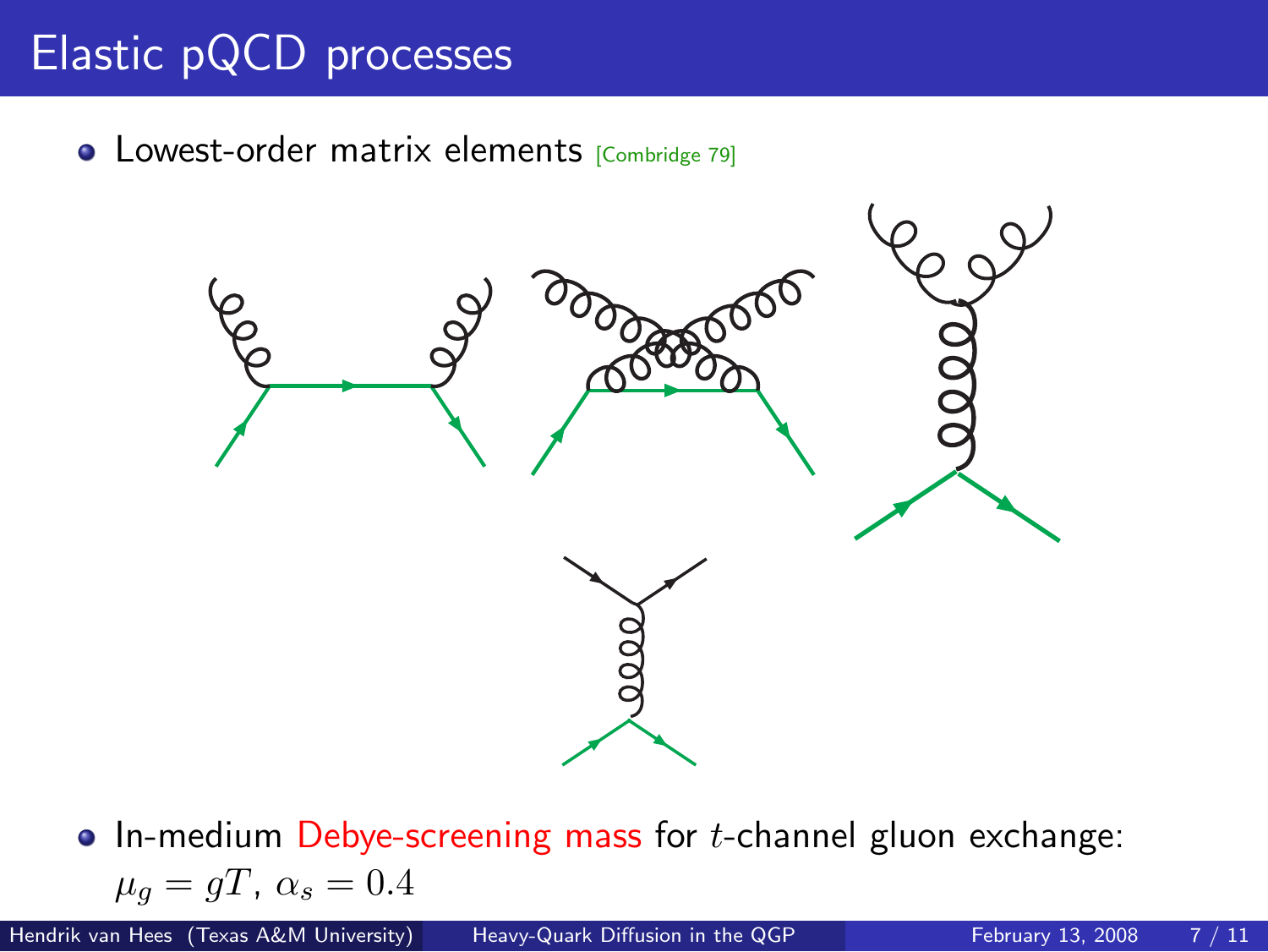## Heavy-Quark diffusion

Fokker Planck Equation

$$
\frac{\partial f(t,\vec{p})}{\partial t} = \frac{\partial}{\partial p_i} \left[ p_i A(t,p) + \frac{\partial}{\partial p_j} B_{ij}(t,\vec{p}) \right] f(t,\vec{p})
$$

• drag (friction) and diffusion coefficients

$$
p_i A(t, \vec{p}) = \langle p_i - p'_i \rangle
$$
  
\n
$$
B_{ij}(t, \vec{p}) = \frac{1}{2} \langle (p_i - p'_i)(p_j - p'_j) \rangle
$$
  
\n
$$
= B_0(t, p) \left( \delta_{ij} - \frac{p_i p_j}{p^2} \right) + B_1(t, p) \frac{p_i p_j}{p^2}
$$

• transport coefficients defined via  $\mathcal M$ 

<span id="page-7-0"></span>
$$
\langle X(\vec{p}') \rangle = \frac{1}{\gamma_c} \frac{1}{2E_p} \int \frac{d^3 \vec{q}}{(2\pi)^3 2E_q} \int \frac{d^3 \vec{q}'}{(2\pi)^3 2E_{q'}} \int \frac{d^3 \vec{p}'}{(2\pi)^3 2E_{p'}}
$$

$$
\sum |\mathcal{M}|^2 (2\pi)^4 \delta^{(4)}(p+q-p'-q') \hat{f}(\vec{q}) X(\vec{p}')
$$

• correct equil. lim.  $\Rightarrow$  Einstein relation:  $B_1(t,p) = T(t)E_pA(t,p)$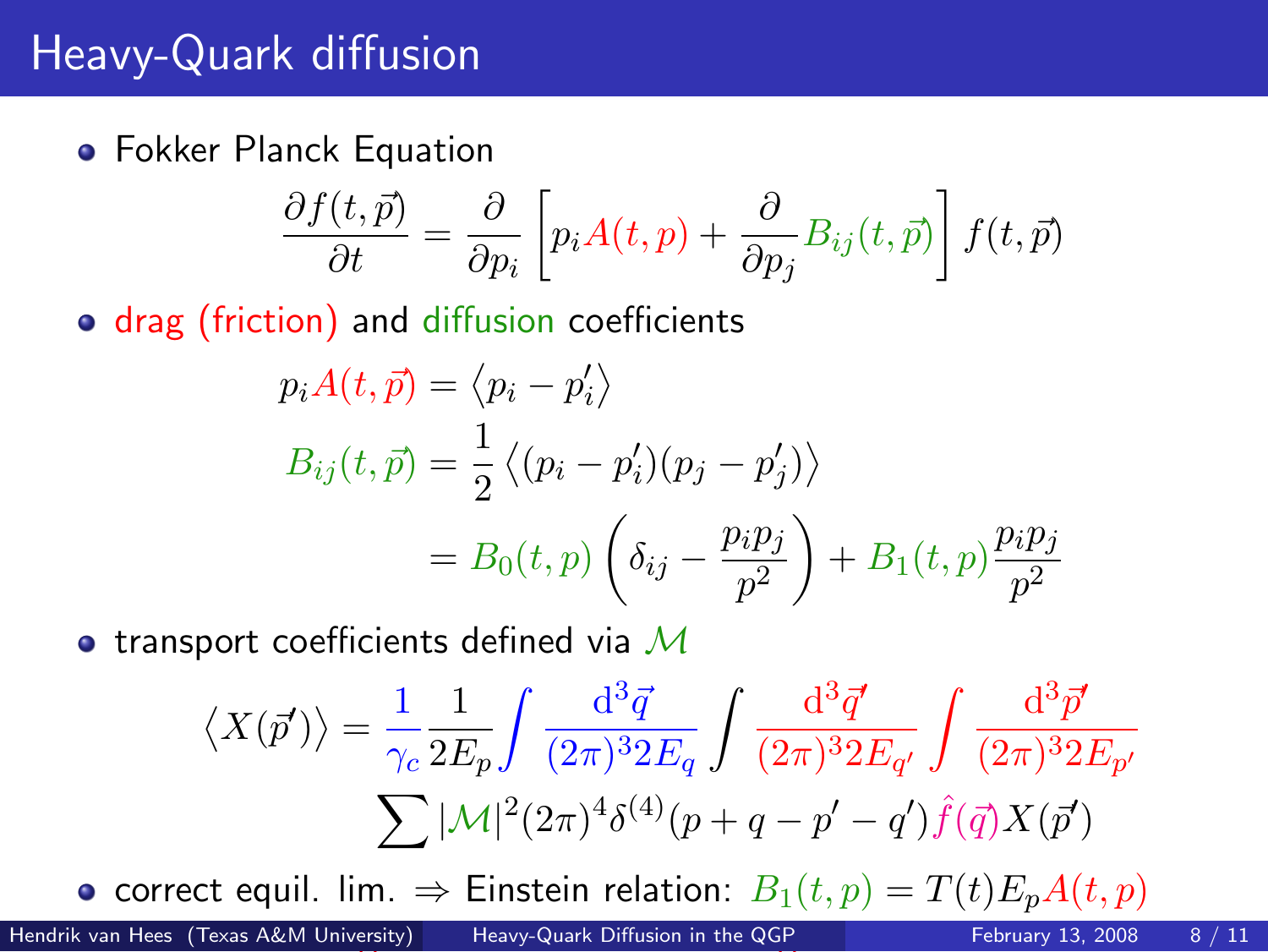## Transport coefficients



• from non-pert. interactions reach  $A_{\text{non-pert}} \simeq 1/(7 \text{ fm}/c) \simeq 4A_{\text{pQCD}}$ 

- A decreases with higher temperature
- higher density (over)compensated by melting of resonances!
- **•** spatial diffusion coefficient

$$
D_s = \frac{T}{mA}
$$

increases with temperature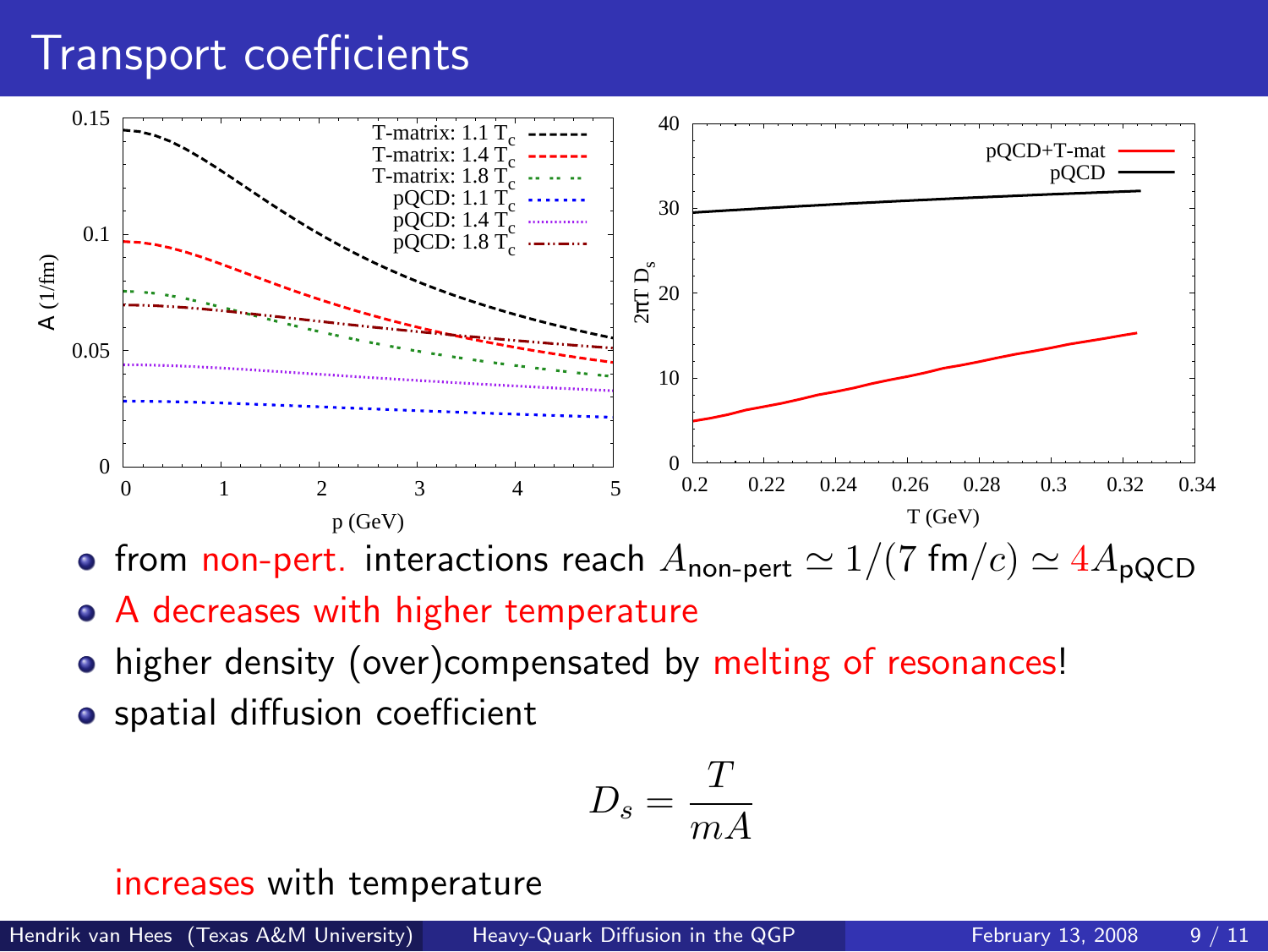## Non-photonic electrons at RHIC

- same model for bottom
- <span id="page-9-0"></span>• quark coalescence+fragmentation  $\rightarrow D/B \rightarrow e+X$